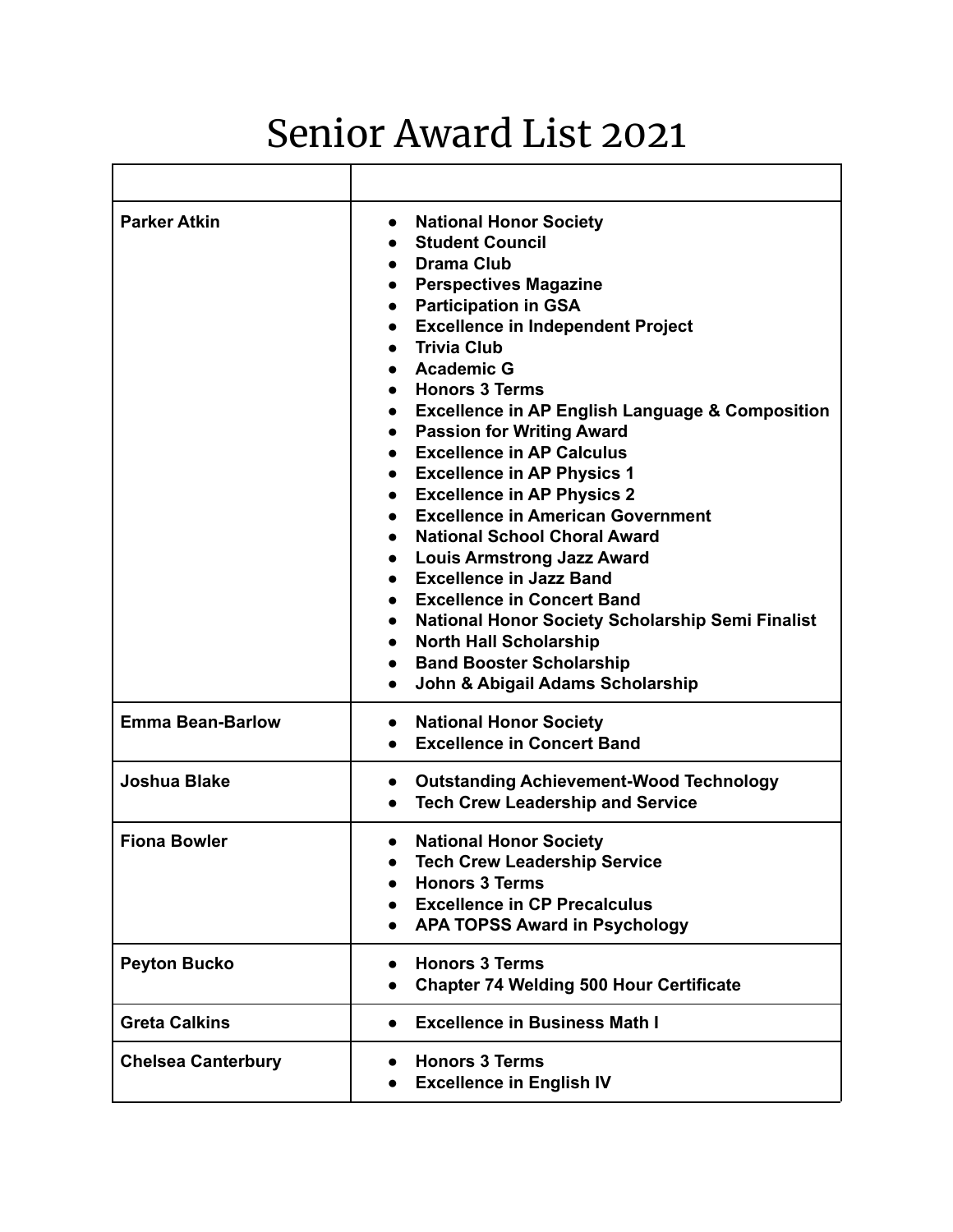| <b>Madison Carpenter</b> | <b>Honors 3 Terms</b><br><b>Excellence in CP Precalculus</b><br><b>Excellence in Visual Arts</b>                                                                                                                                                                                                                                                                                                                                                                        |
|--------------------------|-------------------------------------------------------------------------------------------------------------------------------------------------------------------------------------------------------------------------------------------------------------------------------------------------------------------------------------------------------------------------------------------------------------------------------------------------------------------------|
| <b>Evan Cortis</b>       | <b>Chapter 74 Welding 500 Hour Certificate</b><br>$\bullet$                                                                                                                                                                                                                                                                                                                                                                                                             |
| <b>Nathan Crane</b>      | <b>Drama Club</b><br>$\bullet$<br><b>Perspectives Magazine</b><br><b>Trivia Club Participation Award</b><br><b>GSA</b><br><b>Honors 3 Terms</b><br><b>Excellence in Business Math I</b><br><b>Excellence in Business Math II</b><br>2021 APUSH Award                                                                                                                                                                                                                    |
| <b>Madison Crawford</b>  | <b>Outstanding Achievement-Wood Technology</b><br>$\bullet$                                                                                                                                                                                                                                                                                                                                                                                                             |
| Sofia DeLaCruz Rivera    | <b>GSA</b><br>$\bullet$<br><b>Perspectives Magazine</b><br><b>Academic G</b><br><b>Honors 3 Terms</b><br><b>Excellence in Forensics</b><br><b>Excellence in Visual Arts</b><br><b>John Phillip Sousa Award</b><br><b>Excellence in Concert Band</b><br>$\bullet$<br>John & Abigail Adams Scholarship<br>$\bullet$                                                                                                                                                       |
| <b>Jenna Desormier</b>   | <b>National Honor Society</b><br><b>Academic G</b><br><b>Excellence in Business Math I</b><br><b>Excellence in Digital Art</b>                                                                                                                                                                                                                                                                                                                                          |
| <b>Tagtgren Doherty</b>  | <b>Outstanding Achievement-Wood Technology</b><br>$\bullet$                                                                                                                                                                                                                                                                                                                                                                                                             |
| Hannah Duggan            | <b>Golden Achievement Award Nominee</b><br><b>National Honor Society</b><br><b>Class Secretary</b><br><b>Academic G</b><br>2020 APUSH Award (Junior Year)<br><b>APA TOPSS Award in Psychology</b><br><b>Excellence in AP English Language &amp; Composition</b><br>$\bullet$<br><b>Excellence in Honors Precalculus</b><br><b>Excellence in Forensics</b><br><b>Excellence in Honors Physics</b><br><b>Nominee for Gymmer Award</b><br>John & Abigail Adams Scholarship |
| <b>Brian Forgue</b>      | <b>Golden Achievement Award Nominee</b>                                                                                                                                                                                                                                                                                                                                                                                                                                 |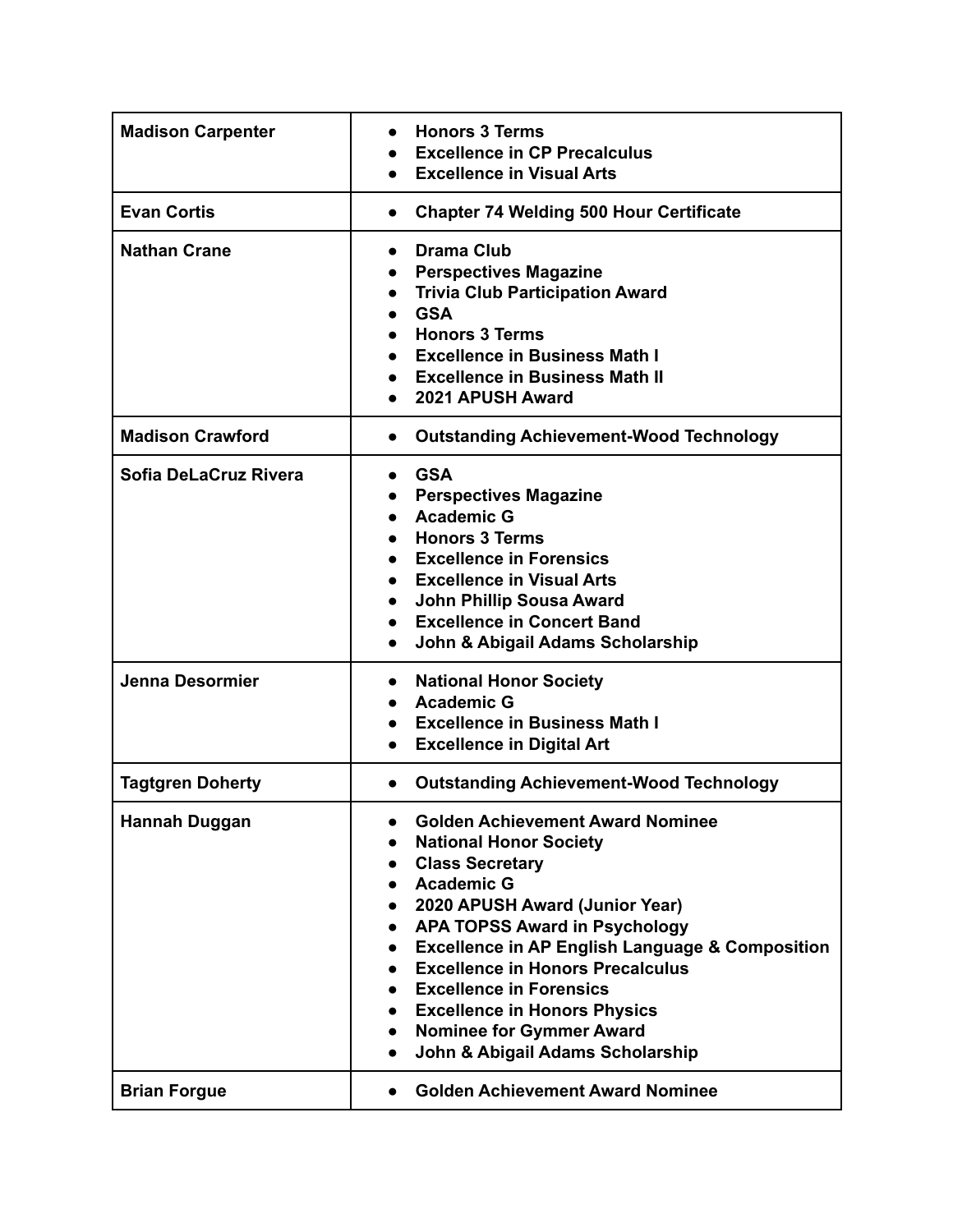|                            | <b>National Honor Society</b><br>$\bullet$<br><b>Student Council Member</b><br><b>Drama Club</b><br>$\bullet$<br><b>Participation in GSA</b><br>$\bullet$<br><b>Trivia Club</b><br><b>Academic G</b><br><b>Honors 3 Terms</b><br><b>Hank Henderson Award</b><br>John & Abigail Adams Scholarship<br>$\bullet$                                                                      |
|----------------------------|------------------------------------------------------------------------------------------------------------------------------------------------------------------------------------------------------------------------------------------------------------------------------------------------------------------------------------------------------------------------------------|
| John Gaj                   | <b>National Honor Society</b><br>$\bullet$<br><b>Tech Crew Leadership and Service</b><br><b>Honors 3 Terms</b><br>$\bullet$<br><b>Excellence in Ecology</b><br><b>Outstanding Achievement-Wood Technology</b><br><b>Excellence in Jazz Band</b><br><b>Excellence in Concert Band</b><br><b>Perspectives Magazine</b><br>$\bullet$<br>John & Abigail Adams Scholarship              |
| <b>Marcus Glenn</b>        | <b>Perspectives Magazine</b><br>$\bullet$<br><b>Excellence in Visual Arts</b>                                                                                                                                                                                                                                                                                                      |
| <b>Mia Gozgit</b>          | <b>Golden Achievement Award Nominee</b><br><b>Yearbook Editor</b><br><b>Counselor's Kindness Award</b><br><b>Academic G</b><br><b>Honors 3 Terms</b><br><b>Excellence in English IV Honors</b><br>$\bullet$<br><b>Excellence in Honors Precalculus</b><br><b>Excellence in Anatomy and Physiology</b><br>2021 APUSH Award<br>Premio Super Estrella Española (Spanish<br>Superstar) |
| <b>Clarissa Grzybowski</b> | <b>National Honors Society</b><br>$\bullet$<br>John & Abigail Adams Scholarship                                                                                                                                                                                                                                                                                                    |
| <b>Joseph Holmes</b>       | <b>Excellence in Jazz Band</b><br>$\bullet$<br><b>Excellence in Concert Band</b>                                                                                                                                                                                                                                                                                                   |
| <b>Benjamin Hyjek</b>      | <b>National Honor Society</b><br><b>Honors 3 Terms</b><br><b>Gateway Math Award (4 years outstanding</b><br>performance<br><b>Excellence in AP Physics 1</b><br><b>Excellence in AP Physics 2</b><br><b>Nominee for Gymmer Award</b><br>$\bullet$                                                                                                                                  |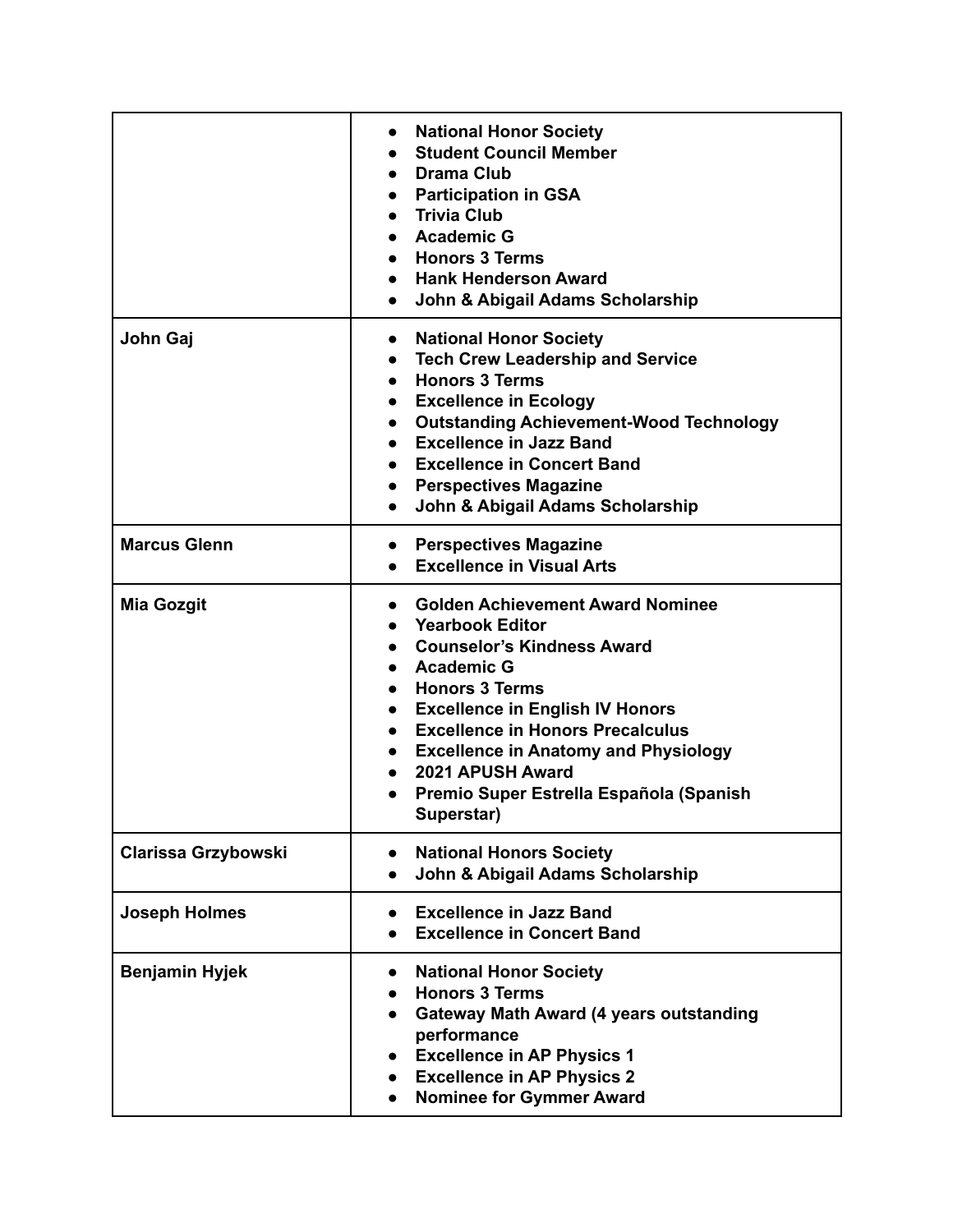|                     | Alice & Henry Euler Memorial Scholarship<br>John & Abigail Adams Scholarship                                                                                                                                                                                                                                                                                                                                                                                                                                                                                                                                                                                                           |
|---------------------|----------------------------------------------------------------------------------------------------------------------------------------------------------------------------------------------------------------------------------------------------------------------------------------------------------------------------------------------------------------------------------------------------------------------------------------------------------------------------------------------------------------------------------------------------------------------------------------------------------------------------------------------------------------------------------------|
| Rebecca Hyjek       | <b>Salutatorian</b><br>$\bullet$<br>• National Honor Society<br>• Academic G<br><b>Honors 3 Terms</b><br>Gateway Math Award (4 years outstanding<br>$\bullet$<br>performance<br><b>Excellence in AP Physics 1</b><br>$\bullet$<br><b>Excellence in AP Physics 2</b><br>$\bullet$<br>• Nominee for Gymmer Award<br>• Outstanding Achievement-Wood Technology<br><b>Carmel Scholarship</b><br>$\bullet$<br>• Alice & Henry Euler Memorial Scholarship<br>John & Abigail Adams Scholarship<br>$\bullet$                                                                                                                                                                                   |
| Larissa Kingsley    | <b>National Honor Society</b><br><b>Class Treasurer</b><br>• Academic G<br>• Honors 3 Terms<br>• Excellence in AP Calculus<br>• Excellence in Anatomy and Physiology<br><b>Excellence in American Government</b><br><b>Excellence in Contemporary Issues</b><br><b>Excellence in Digital Art</b><br>$\bullet$<br><b>Outstanding Achievement-Wood Technology</b><br>$\bullet$<br>John & Abigail Adams Scholarship<br>$\bullet$                                                                                                                                                                                                                                                          |
| <b>Victoria Kot</b> | Valedictorian<br>$\bullet$<br><b>Golden Achievement Award Winner</b><br>Superintendent's Award (M.A.S.S)<br><b>Class President</b><br><b>National Honor Society</b><br><b>Academic G</b><br><b>Honors 3 Terms</b><br><b>Excellence in AP English Language &amp; Composition</b><br><b>Excellence in AP Calculus</b><br><b>Robert Shipman Social Studies Award</b><br>$\bullet$<br>2020 APUSH Award (Junior Year)<br>$\bullet$<br><b>APA TOPSS Award in Psychology</b><br>$\bullet$<br><b>Excellence in American Government</b><br>$\bullet$<br><b>• Excellence in Contemporary Issues</b><br>• Excellence in Sociology<br>• Carmel Scholarship<br><b>Westfield Chamber of Commerce</b> |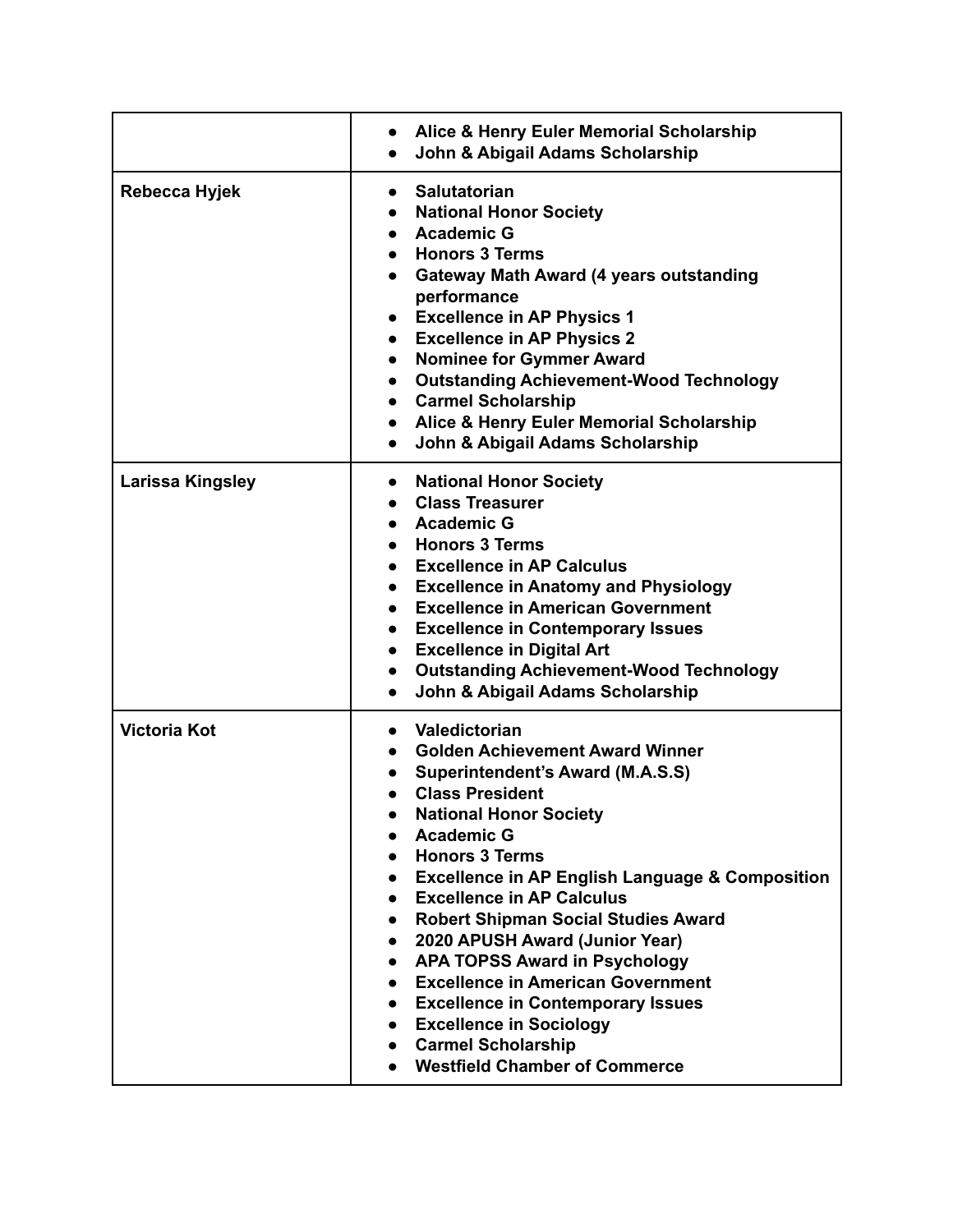| <b>Matthew Krassler</b>        | <b>Nominee for Gymmer Award</b><br><b>Outstanding Achievement-Wood Technology</b>                                                                                                                                                          |
|--------------------------------|--------------------------------------------------------------------------------------------------------------------------------------------------------------------------------------------------------------------------------------------|
| <b>Chelsey Krupa</b>           | <b>Honors 3 Terms</b><br><b>Excellence in Visual Arts</b>                                                                                                                                                                                  |
| <b>Marc Lacharite</b>          | <b>Excellence in Business Math II</b><br>$\bullet$<br>John & Abigail Adams Scholarship                                                                                                                                                     |
| <b>Dylan Lafreniere</b>        | <b>National Honor Society</b><br>John & Abigail Adams Scholarship                                                                                                                                                                          |
| <b>Justin Marge</b>            | <b>Honors 3 Terms</b><br><b>Nominee for Gymmer Award</b><br>$\bullet$<br><b>Chapter 74 Welding 500 Hour Certificate</b>                                                                                                                    |
| <b>Flavio Martin del Campo</b> | <b>Honors 3 Terms</b><br><b>Chapter 74 Welding 500 Hour Certificate</b>                                                                                                                                                                    |
| <b>Naomi McCaul</b>            | <b>Carmel Scholarship</b><br>$\bullet$                                                                                                                                                                                                     |
| <b>Heather McEwan</b>          | <b>Exemplary Friendship Award</b><br>$\bullet$<br><b>Dedicated Worker Award</b><br><b>Excellence in recycling</b><br><b>Honors 3 Terms</b>                                                                                                 |
| <b>Daniel McKellick</b>        | <b>Student Council</b><br><b>Class Vice President</b><br><b>Nominee for Gymmer Award</b><br>$\bullet$<br><b>Outstanding Achievement-Wood Technology</b><br>$\bullet$<br><b>Excellence in Jazz Band</b><br>John & Abigail Adams Scholarship |
| <b>Matthew Morin</b>           | <b>Honors 3 Terms</b><br><b>Excellence in English IV</b><br><b>Nominee for Gymmer Award</b><br>$\bullet$<br><b>Chapter 74 Welding 500 Hour Certificate</b>                                                                                 |
| <b>Henry Nakaya</b>            | <b>Yearbook Participation</b><br>$\bullet$<br><b>Excellence in Digital Art</b><br><b>Chapter 74 Welding 500 Hour Certificate</b><br>$\bullet$                                                                                              |
| <b>Ashley Neveu</b>            | <b>Perspectives Magazine</b><br>$\bullet$<br><b>Excellence in English IV</b><br><b>Excellence in CP Precalculus</b><br><b>Excellence in Visual Arts</b><br><b>Excellence in Concert Band</b>                                               |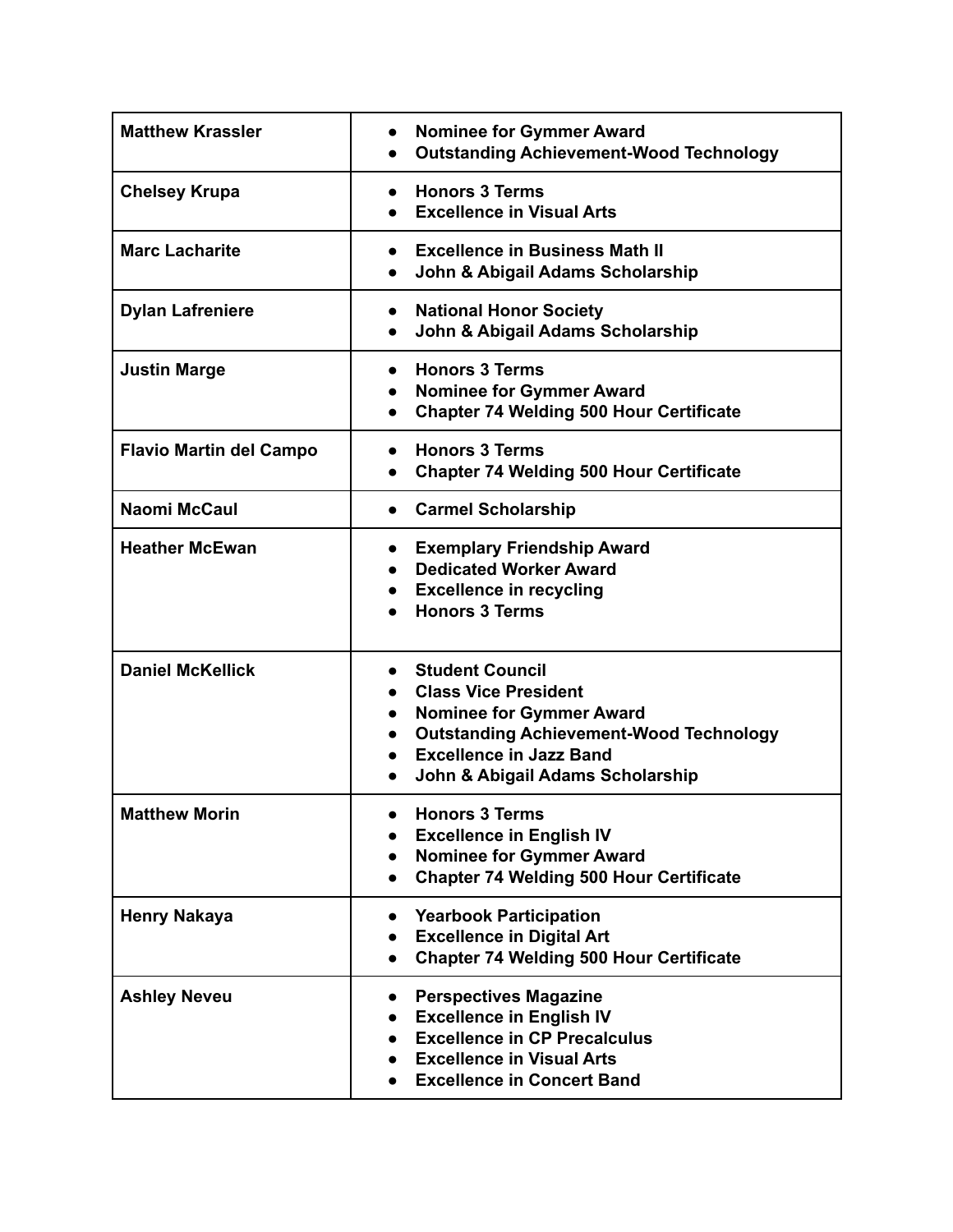| <b>Dylan Nicolle</b>     | <b>Excellence in English IV</b>                                                                                                                                                                                                                                                                                                                                                       |
|--------------------------|---------------------------------------------------------------------------------------------------------------------------------------------------------------------------------------------------------------------------------------------------------------------------------------------------------------------------------------------------------------------------------------|
| <b>Zachary Otterbeck</b> | <b>Honors 3 Terms</b><br><b>Excellence in Business Math I</b><br><b>Excellence in Business Math II</b>                                                                                                                                                                                                                                                                                |
| <b>Sierra Russell</b>    | <b>National Honor Society</b><br>$\bullet$<br><b>Academic G</b><br><b>Honors 3 Terms</b><br>John & Abigail Adams Scholarship                                                                                                                                                                                                                                                          |
| <b>Joel Sakaske</b>      | <b>Honors 3 Terms</b><br><b>Chapter 74 Welding 500 Hour Certificate</b><br><b>Outstanding Achievement-Wood Technology</b><br>$\bullet$                                                                                                                                                                                                                                                |
| <b>Gabriella Salvini</b> | <b>National Honor Society</b><br>$\bullet$<br><b>Red Cross</b><br><b>Honors 3 Terms</b><br><b>Excellence in Visual Arts</b><br><b>Excellence in Jazz Band</b><br><b>Excellence in Concert Band</b>                                                                                                                                                                                    |
| <b>Ben Saunders</b>      | <b>Chapter 74 Welding 500 Hour Certificate</b><br>$\bullet$                                                                                                                                                                                                                                                                                                                           |
| <b>Nicholas Symmons</b>  | <b>National Honor Society</b><br>$\bullet$<br><b>Tech Crew Leadership and Service</b><br>$\bullet$<br><b>Honors 3 Terms</b><br>$\bullet$<br><b>Excellence in English IV Honors</b><br><b>Excellence in AP Physics 1</b><br><b>Excellence in AP Physics 2</b><br><b>Nominee for Gymmer Award</b><br><b>Outstanding Achievement-Wood Technology</b><br>John & Abigail Adams Scholarship |
| <b>Sebastian Szklarz</b> | <b>Golden Achievement Award Nominee</b><br><b>Perspectives Magazine</b><br><b>Honors 3 Terms</b><br><b>Excellence in Ecology</b><br><b>Nominee for Gymmer Award</b><br><b>Outstanding Achievement-Wood Technology</b><br>John & Abigail Adams Scholarship                                                                                                                             |
| Juliya Usataya           | <b>National Honor Society</b><br><b>Academic G</b><br><b>Honors 3 Terms</b><br><b>Excellence in Business Math I</b><br><b>Excellence in Business Math II</b>                                                                                                                                                                                                                          |